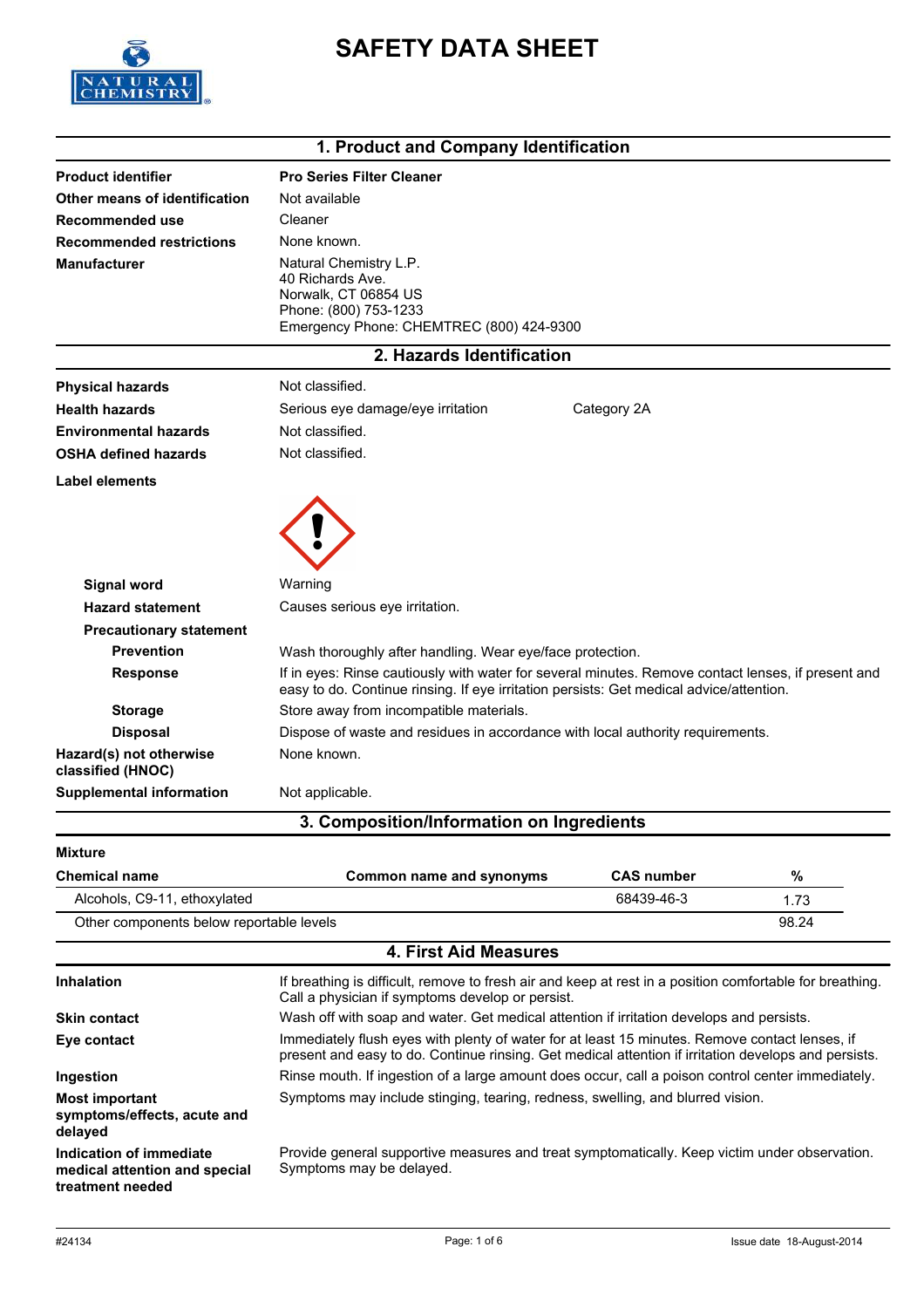General information **Ensure that medical personnel are aware of the material(s) involved, and take precautions to** protect themselves.

|                                                                           | 5. Fire Fighting Measures                                                                                                                                                                                                                                                                                                                                       |  |
|---------------------------------------------------------------------------|-----------------------------------------------------------------------------------------------------------------------------------------------------------------------------------------------------------------------------------------------------------------------------------------------------------------------------------------------------------------|--|
| Suitable extinguishing media                                              | Dry chemical. Carbon dioxide. Water spray. Foam.                                                                                                                                                                                                                                                                                                                |  |
| Unsuitable extinguishing<br>media                                         | None known.                                                                                                                                                                                                                                                                                                                                                     |  |
| Specific hazards arising from<br>the chemical                             | During fire, gases hazardous to health may be formed.                                                                                                                                                                                                                                                                                                           |  |
| Special protective equipment<br>and precautions for firefighters          | Self-contained breathing apparatus and full protective clothing must be worn in case of fire.                                                                                                                                                                                                                                                                   |  |
| <b>Fire-fighting</b><br>equipment/instructions                            | Move containers from fire area if you can do so without risk.                                                                                                                                                                                                                                                                                                   |  |
| <b>Specific methods</b>                                                   | Use standard firefighting procedures and consider the hazards of other involved materials.                                                                                                                                                                                                                                                                      |  |
| <b>General fire hazards</b>                                               | No unusual fire or explosion hazards noted.                                                                                                                                                                                                                                                                                                                     |  |
| <b>Hazardous combustion</b><br>products                                   | Oxides of carbon.                                                                                                                                                                                                                                                                                                                                               |  |
| <b>Explosion data</b>                                                     |                                                                                                                                                                                                                                                                                                                                                                 |  |
| Sensitivity to mechanical<br>impact                                       | Not available.                                                                                                                                                                                                                                                                                                                                                  |  |
| <b>Sensitivity to static</b><br>discharge                                 | Not available.                                                                                                                                                                                                                                                                                                                                                  |  |
|                                                                           | 6. Accidental Release Measures                                                                                                                                                                                                                                                                                                                                  |  |
| Personal precautions,<br>protective equipment and<br>emergency procedures | Keep unnecessary personnel away. Keep people away from and upwind of spill/leak. Do not touch<br>damaged containers or spilled material unless wearing appropriate protective clothing. Ensure<br>adequate ventilation. Local authorities should be advised if significant spillages cannot be<br>contained. For personal protection, see section 8 of the SDS. |  |
| <b>Methods and materials for</b><br>containment and cleaning up           | This product is miscible in water. Stop the flow of material, if this is without risk.                                                                                                                                                                                                                                                                          |  |
|                                                                           | Large Spills: Dike the spilled material, where this is possible. Cover with plastic sheet to prevent<br>spreading. Absorb in vermiculite, dry sand or earth and place into containers. Prevent entry into<br>waterways, sewer, basements or confined areas.<br>Following product recovery, flush area with water.                                               |  |
|                                                                           | Small Spills: Wipe up with absorbent material (e.g. cloth, fleece). Clean surface thoroughly to<br>remove residual contamination.                                                                                                                                                                                                                               |  |
|                                                                           | Never return spills to original containers for re-use. For waste disposal, see section 13 of the SDS.                                                                                                                                                                                                                                                           |  |
| <b>Environmental precautions</b>                                          | Avoid discharge into drains, water courses or onto the ground.                                                                                                                                                                                                                                                                                                  |  |
|                                                                           | 7. Handling and Storage                                                                                                                                                                                                                                                                                                                                         |  |
| <b>Precautions for safe handling</b>                                      | Avoid contact with eyes. Avoid prolonged exposure. Provide adequate ventilation. Wear<br>appropriate personal protective equipment. Observe good industrial hygiene practices. Use care in<br>handling/storage.                                                                                                                                                 |  |
| Conditions for safe storage,<br>including any incompatibilities           | Keep container tightly closed. Store away from incompatible materials (see Section 10 of the<br>SDS).                                                                                                                                                                                                                                                           |  |
|                                                                           | 8. Exposure Controls/Personal Protection                                                                                                                                                                                                                                                                                                                        |  |
| <b>Occupational exposure limits</b>                                       | No exposure limits noted for ingredient(s).                                                                                                                                                                                                                                                                                                                     |  |
| <b>Biological limit values</b>                                            | No biological exposure limits noted for the ingredient(s).                                                                                                                                                                                                                                                                                                      |  |
| Appropriate engineering                                                   | Good general ventilation (typically 10 air changes per hour) should be used. Ventilation rates                                                                                                                                                                                                                                                                  |  |
| controls                                                                  | should be matched to conditions. If applicable, use process enclosures, local exhaust ventilation,<br>or other engineering controls to maintain airborne levels below recommended exposure limits. If<br>exposure limits have not been established, maintain airborne levels to an acceptable level. Provide<br>eyewash station.                                |  |
|                                                                           | Individual protection measures, such as personal protective equipment                                                                                                                                                                                                                                                                                           |  |
| <b>Eye/face protection</b>                                                | Wear safety glasses with side shields (or goggles).                                                                                                                                                                                                                                                                                                             |  |
| <b>Skin protection</b>                                                    |                                                                                                                                                                                                                                                                                                                                                                 |  |
| <b>Hand protection</b>                                                    | For prolonged or repeated skin contact use suitable protective gloves.                                                                                                                                                                                                                                                                                          |  |
| Other                                                                     | Wear suitable protective clothing.                                                                                                                                                                                                                                                                                                                              |  |
| <b>Respiratory protection</b>                                             | Not normally required if good ventilation is maintained.                                                                                                                                                                                                                                                                                                        |  |
| <b>Thermal hazards</b>                                                    | Not applicable.                                                                                                                                                                                                                                                                                                                                                 |  |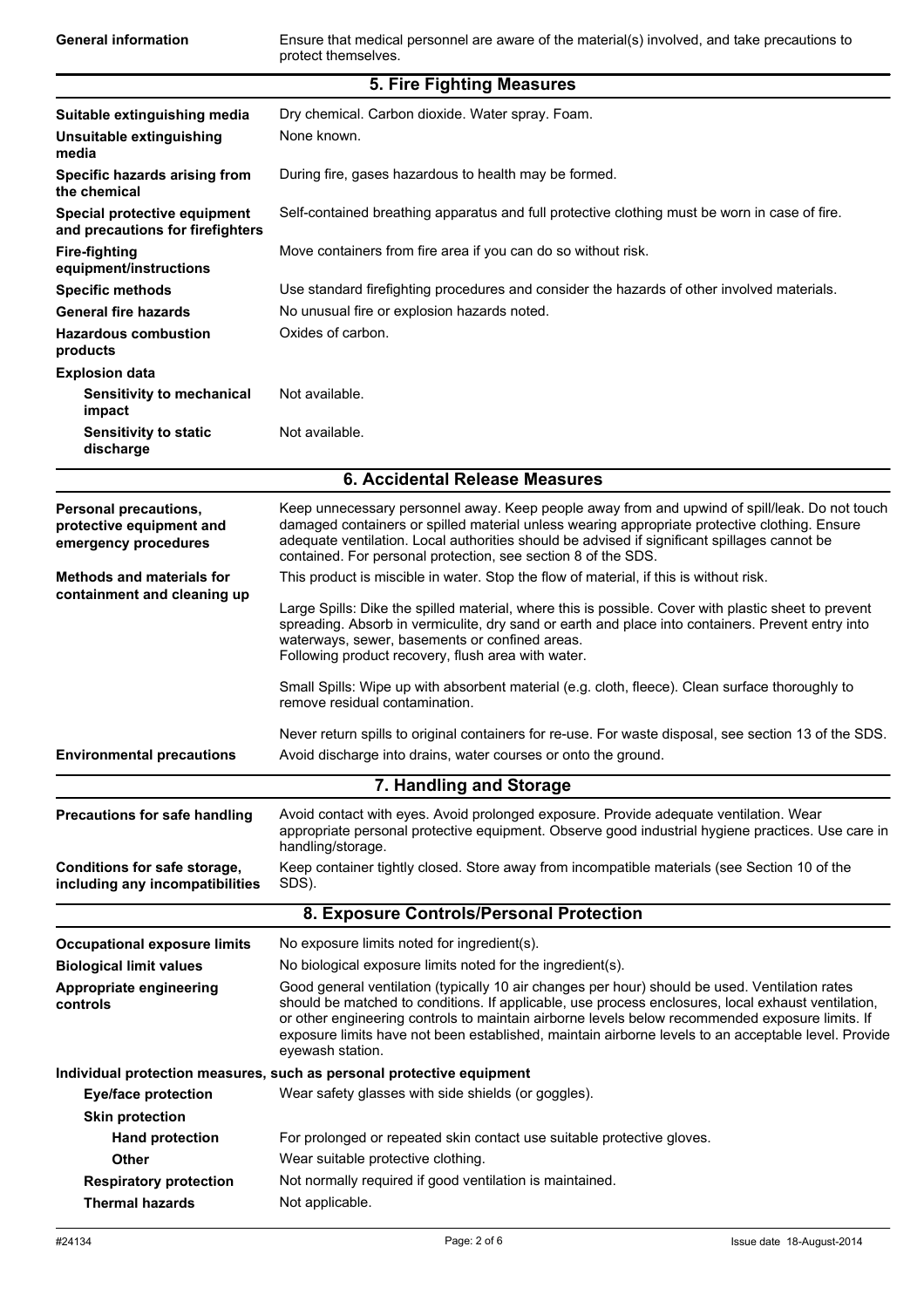#### **9. Physical and Chemical Properties**

| <b>Appearance</b>                                 | Cloudy. Clear   |  |  |
|---------------------------------------------------|-----------------|--|--|
| <b>Physical state</b>                             | Liquid.         |  |  |
| Form                                              | Liquid.         |  |  |
| Color                                             | Amber           |  |  |
| Odor                                              | Not available.  |  |  |
| <b>Odor threshold</b>                             | Not available.  |  |  |
| рH                                                | $5 - 6$         |  |  |
| Melting point/freezing point                      | Not available   |  |  |
| Initial boiling point and boiling<br>range        | Not available   |  |  |
| Pour point                                        | Not available.  |  |  |
| <b>Specific gravity</b>                           | $1.00 - 1.01$   |  |  |
| <b>Partition coefficient</b><br>(n-octanol/water) | Not available.  |  |  |
| <b>Flash point</b>                                | Not available.  |  |  |
| <b>Evaporation rate</b>                           | Not available.  |  |  |
| <b>Flammability (solid, gas)</b>                  | Not applicable. |  |  |
| Upper/lower flammability or explosive limits      |                 |  |  |
| <b>Flammability limit - lower</b><br>(%)          | Not available   |  |  |
| <b>Flammability limit - upper</b><br>(%)          | Not available.  |  |  |
| Explosive limit - lower (%)                       | Not available.  |  |  |
| Explosive limit - upper (%)                       | Not available.  |  |  |
| Vapor pressure                                    | Not available.  |  |  |
| <b>Vapor density</b>                              | Not available.  |  |  |
| <b>Relative density</b>                           | $8.3 - 8.5$     |  |  |
| Solubility(ies)                                   | Complete        |  |  |
| <b>Auto-ignition temperature</b>                  | Not available   |  |  |
| <b>Decomposition temperature</b>                  | Not available.  |  |  |
| <b>Viscosity</b>                                  | Not available.  |  |  |

#### **10. Stability and Reactivity**

| <b>Reactivity</b>                            | None known.                                                 |  |
|----------------------------------------------|-------------------------------------------------------------|--|
| <b>Possibility of hazardous</b><br>reactions | No dangerous reaction known under conditions of normal use. |  |
| <b>Chemical stability</b>                    | Material is stable under normal conditions.                 |  |
| <b>Conditions to avoid</b>                   | Contact with incompatible materials.                        |  |
| Incompatible materials                       | Strong oxidizing agents.                                    |  |
| <b>Hazardous decomposition</b><br>products   | Oxides of carbon.                                           |  |

#### **11. Toxicological Information**

| <b>Routes of exposure</b>                                                          | Eye, Skin contact, Inhalation, Ingestion.                                      |  |  |
|------------------------------------------------------------------------------------|--------------------------------------------------------------------------------|--|--|
| Information on likely routes of exposure                                           |                                                                                |  |  |
| Ingestion                                                                          | Expected to be a low ingestion hazard.                                         |  |  |
| <b>Inhalation</b>                                                                  | No adverse effects due to inhalation are expected.                             |  |  |
| <b>Skin contact</b>                                                                | No adverse effects due to skin contact are expected.                           |  |  |
| Eye contact                                                                        | Causes serious eye irritation.                                                 |  |  |
| Symptoms related to the<br>physical, chemical and<br>toxicological characteristics | Symptoms may include stinging, tearing, redness, swelling, and blurred vision. |  |  |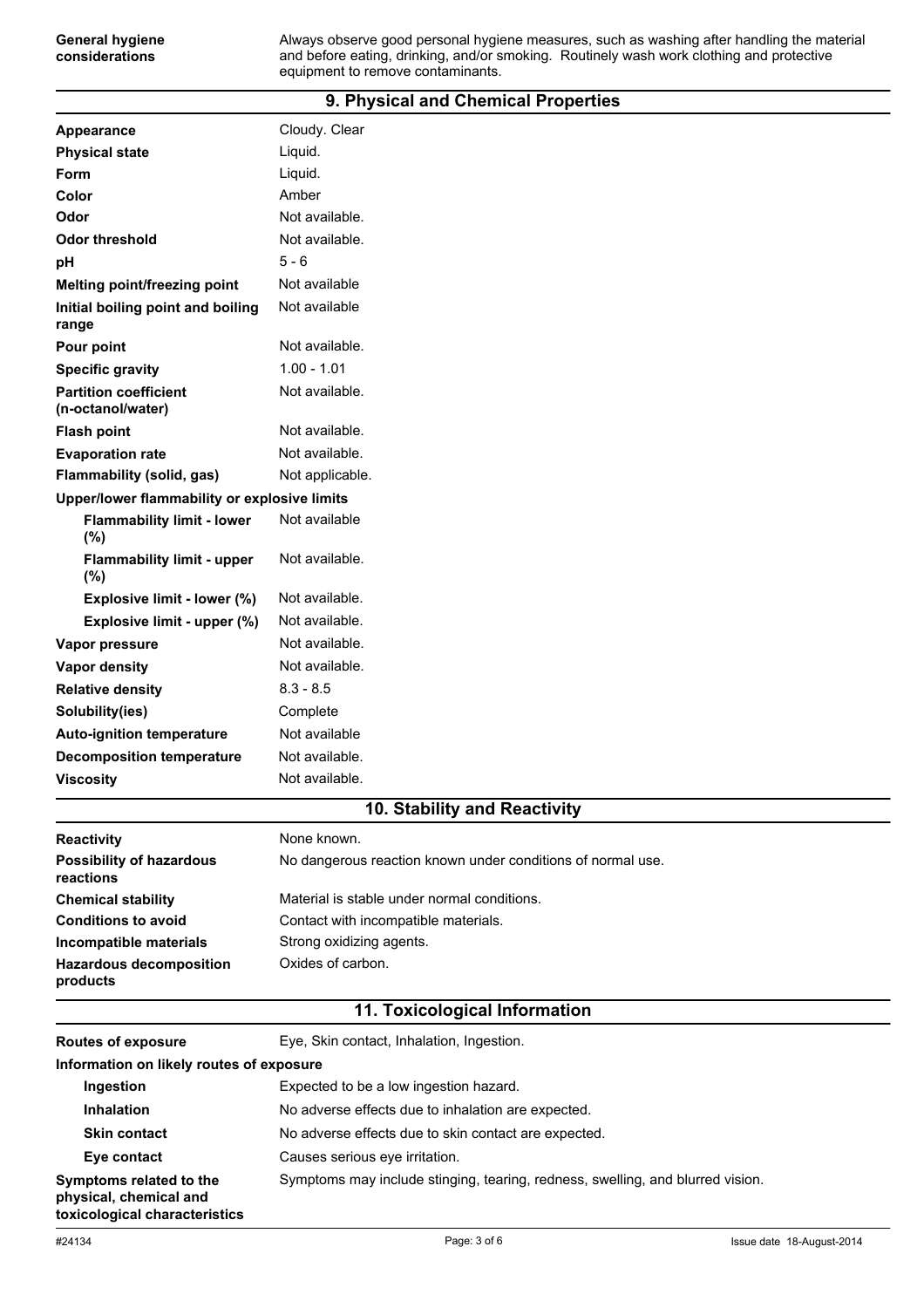#### **Information on toxicological effects**

#### **Acute toxicity**

| <b>AVULU LUAIVILY</b>                                         |                                                                                                                     |                     |
|---------------------------------------------------------------|---------------------------------------------------------------------------------------------------------------------|---------------------|
| <b>Components</b>                                             | <b>Species</b>                                                                                                      | <b>Test Results</b> |
| Alcohols, C9-11, ethoxylated (CAS 68439-46-3)                 |                                                                                                                     |                     |
| Acute                                                         |                                                                                                                     |                     |
| Dermal                                                        |                                                                                                                     |                     |
| LD50                                                          | Rabbit                                                                                                              | 2000 mg/kg          |
|                                                               | Rat                                                                                                                 | 2000 mg/kg          |
| Inhalation                                                    |                                                                                                                     |                     |
| <b>LC50</b>                                                   | Rat                                                                                                                 | $5$ mg/l/4h         |
| Oral                                                          |                                                                                                                     |                     |
| LD50                                                          | Rat                                                                                                                 | 1200 mg/kg          |
| <b>Skin corrosion/irritation</b>                              | Prolonged skin contact may cause temporary irritation.                                                              |                     |
| <b>Exposure minutes</b>                                       | Not available.                                                                                                      |                     |
| <b>Erythema value</b>                                         | Not available.                                                                                                      |                     |
| Oedema value                                                  | Not available.                                                                                                      |                     |
| Serious eye damage/eye<br>irritation                          | Causes serious eye irritation.                                                                                      |                     |
| <b>Corneal opacity value</b>                                  | Not available.                                                                                                      |                     |
| <b>Iris lesion value</b>                                      | Not available.                                                                                                      |                     |
| <b>Conjunctival reddening</b><br>value                        | Not available.                                                                                                      |                     |
| Conjunctival oedema value                                     | Not available.                                                                                                      |                     |
| <b>Recover days</b>                                           | Not available.                                                                                                      |                     |
| Respiratory or skin sensitization                             |                                                                                                                     |                     |
| <b>Respiratory sensitization</b>                              | Not classified.                                                                                                     |                     |
| <b>Skin sensitization</b>                                     | This product is not expected to cause skin sensitization.                                                           |                     |
| Germ cell mutagenicity                                        | No data available to indicate product or any components present at greater than 0.1% are<br>mutagenic or genotoxic. |                     |
| <b>Mutagenicity</b>                                           | No data available to indicate product or any components present at greater than 0.1% are<br>mutagenic or genotoxic. |                     |
| Carcinogenicity                                               | This product is not considered to be a carcinogen by IARC, ACGIH, NTP, or OSHA.                                     |                     |
| <b>Reproductive toxicity</b>                                  | This product is not expected to cause reproductive or developmental effects.                                        |                     |
| <b>Teratogenicity</b>                                         | Not classified.                                                                                                     |                     |
| Specific target organ toxicity -<br>single exposure           | Not classified.                                                                                                     |                     |
| Specific target organ toxicity -<br>repeated exposure         | Not classified.                                                                                                     |                     |
| <b>Aspiration hazard</b>                                      | Not classified.                                                                                                     |                     |
| <b>Chronic effects</b>                                        | Not classified.                                                                                                     |                     |
| <b>Further information</b>                                    | Not available.                                                                                                      |                     |
| <b>Name of Toxicologically</b><br><b>Synergistic Products</b> | Not available.                                                                                                      |                     |

#### **12. Ecological Information**

**Ecotoxicity** The product is not classified as environmentally hazardous. However, this does not exclude the possibility that large or frequent spills can have a harmful or damaging effect on the environment. See below

| <b>Components</b>                             |      | <b>Species</b>                                             | <b>Test Results</b>      |  |
|-----------------------------------------------|------|------------------------------------------------------------|--------------------------|--|
| Alcohols, C9-11, ethoxylated (CAS 68439-46-3) |      |                                                            |                          |  |
| Fish                                          |      | Rainbow Trout                                              | 70.7 mg/l, 96 Hours      |  |
| <b>Aquatic</b>                                |      |                                                            |                          |  |
| Crustacea                                     | EC50 | Water flea (Daphnia magna)                                 | 2.9 - 8.5 mg/l, 48 hours |  |
| Fish                                          | LC50 | Fathead minnow (Pimephales promelas) 6 - 12 mg/l, 96 hours |                          |  |
| Persistence and degradability                 |      | No data is available on the degradability of this product. |                          |  |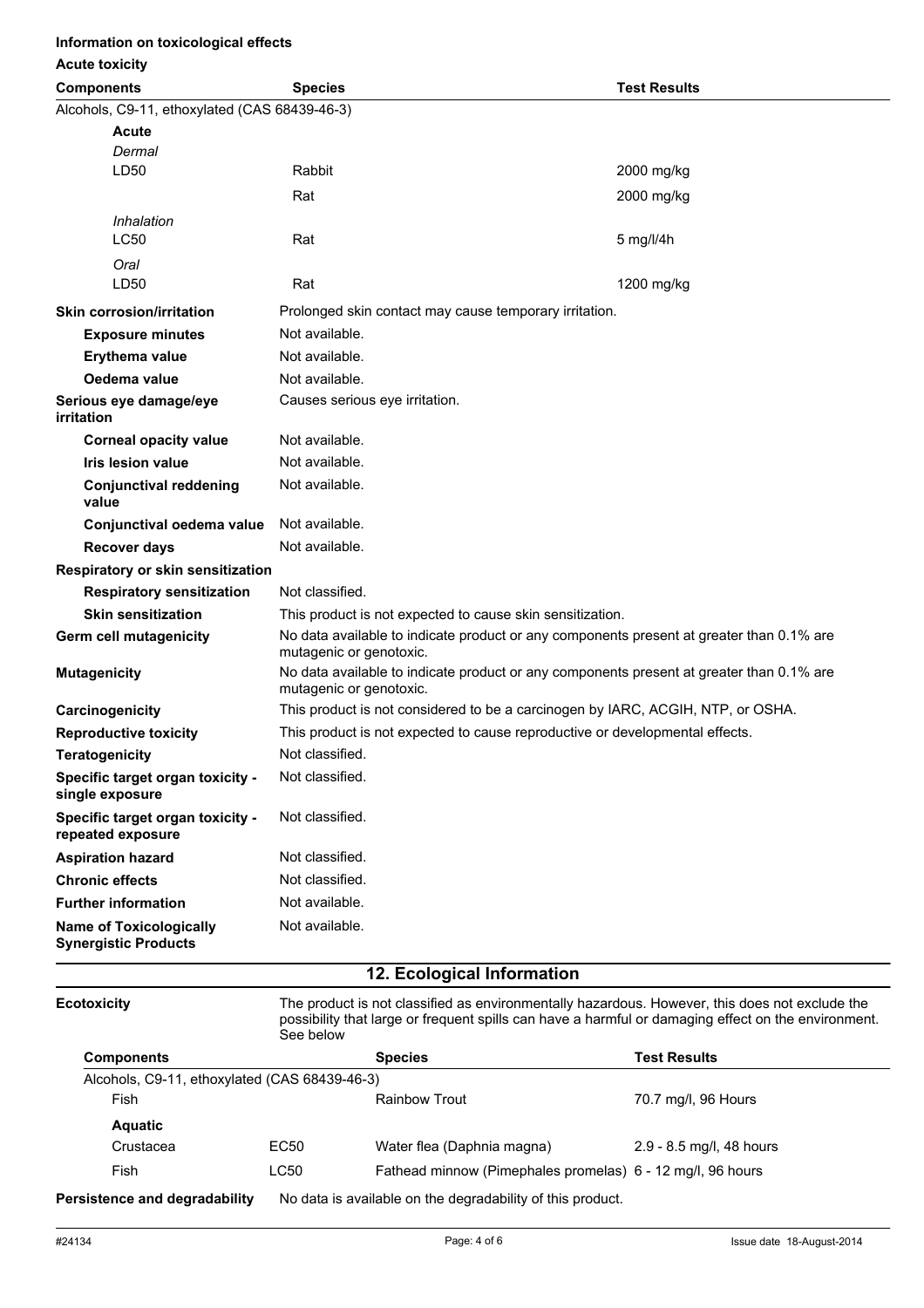| <b>Bioaccumulative potential</b>                                        | No data available.<br>No data available.                                                                                                                                                                               |  |
|-------------------------------------------------------------------------|------------------------------------------------------------------------------------------------------------------------------------------------------------------------------------------------------------------------|--|
| <b>Mobility in soil</b><br>Not available.<br><b>Mobility in general</b> |                                                                                                                                                                                                                        |  |
| Other adverse effects                                                   | No other adverse environmental effects (e.g. ozone depletion, photochemical ozone creation                                                                                                                             |  |
|                                                                         | potential, endocrine disruption, global warming potential) are expected from this component.                                                                                                                           |  |
|                                                                         | 13. Disposal Considerations                                                                                                                                                                                            |  |
| <b>Disposal instructions</b>                                            | Collect and reclaim or dispose in sealed containers at licensed waste disposal site. Dispose of<br>contents/container in accordance with local/regional/national/international regulations.                            |  |
| <b>Local disposal regulations</b>                                       | Dispose in accordance with all applicable regulations.                                                                                                                                                                 |  |
| <b>Hazardous waste code</b>                                             | The waste code should be assigned in discussion between the user, the producer and the waste<br>disposal company.                                                                                                      |  |
| Waste from residues / unused<br>products                                | Dispose of in accordance with local regulations. Empty containers or liners may retain some<br>product residues. This material and its container must be disposed of in a safe manner (see:<br>Disposal instructions). |  |
| <b>Contaminated packaging</b>                                           | Empty containers should be taken to an approved waste handling site for recycling or disposal.<br>Since emptied containers may retain product residue, follow label warnings even after container is<br>emptied.       |  |
|                                                                         | 14. Transport Information                                                                                                                                                                                              |  |
| U.S. Department of Transportation (DOT)                                 |                                                                                                                                                                                                                        |  |
| Not regulated as dangerous goods.                                       |                                                                                                                                                                                                                        |  |
| <b>Transportation of Dangerous Goods (TDG - Canada)</b>                 |                                                                                                                                                                                                                        |  |
| Not regulated as dangerous goods.                                       |                                                                                                                                                                                                                        |  |
|                                                                         | 15. Regulatory Information                                                                                                                                                                                             |  |
| <b>Canadian federal regulations</b>                                     | This product has been classified in accordance with the hazard criteria of the Controlled Products<br>Regulations and the SDS contains all the information required by the Controlled Products<br>Regulations.         |  |
| <b>WHMIS status</b>                                                     | Controlled                                                                                                                                                                                                             |  |
| <b>WHMIS classification</b>                                             | Class D - Division 2B                                                                                                                                                                                                  |  |
| <b>WHMIS labeling</b>                                                   |                                                                                                                                                                                                                        |  |
|                                                                         |                                                                                                                                                                                                                        |  |
| US federal regulations                                                  | This product is a "Hazardous Chemical" as defined by the OSHA Hazard Communication<br>Standard, 29 CFR 1910.1200.                                                                                                      |  |
|                                                                         | TSCA Section 12(b) Export Notification (40 CFR 707, Subpt. D)                                                                                                                                                          |  |
| Not regulated.<br><b>CERCLA Hazardous Substance List (40 CFR 302.4)</b> |                                                                                                                                                                                                                        |  |
| Not listed.                                                             | Clean Air Act (CAA) Section 112(r) Accidental Release Prevention (40 CFR 68.130)                                                                                                                                       |  |
| Not regulated.                                                          | Clean Air Act (CAA) Section 112 Hazardous Air Pollutants (HAPs) List                                                                                                                                                   |  |
| Not regulated.                                                          |                                                                                                                                                                                                                        |  |
| <b>Hazard categories</b>                                                | Superfund Amendments and Reauthorization Act of 1986 (SARA)<br>Immediate Hazard - Yes                                                                                                                                  |  |
|                                                                         | Delayed Hazard - No<br>Fire Hazard - No<br>Pressure Hazard - No<br>Reactivity Hazard - No                                                                                                                              |  |
| <b>SARA 302 Extremely</b><br>hazardous substance                        | No                                                                                                                                                                                                                     |  |
| SARA 311/312 Hazardous<br>chemical                                      | No                                                                                                                                                                                                                     |  |
| SARA 313 (TRI reporting)<br>Not regulated.                              |                                                                                                                                                                                                                        |  |
| <b>Other federal regulations</b>                                        |                                                                                                                                                                                                                        |  |
| <b>Safe Drinking Water Act</b><br>(SDWA)                                | Not regulated.                                                                                                                                                                                                         |  |